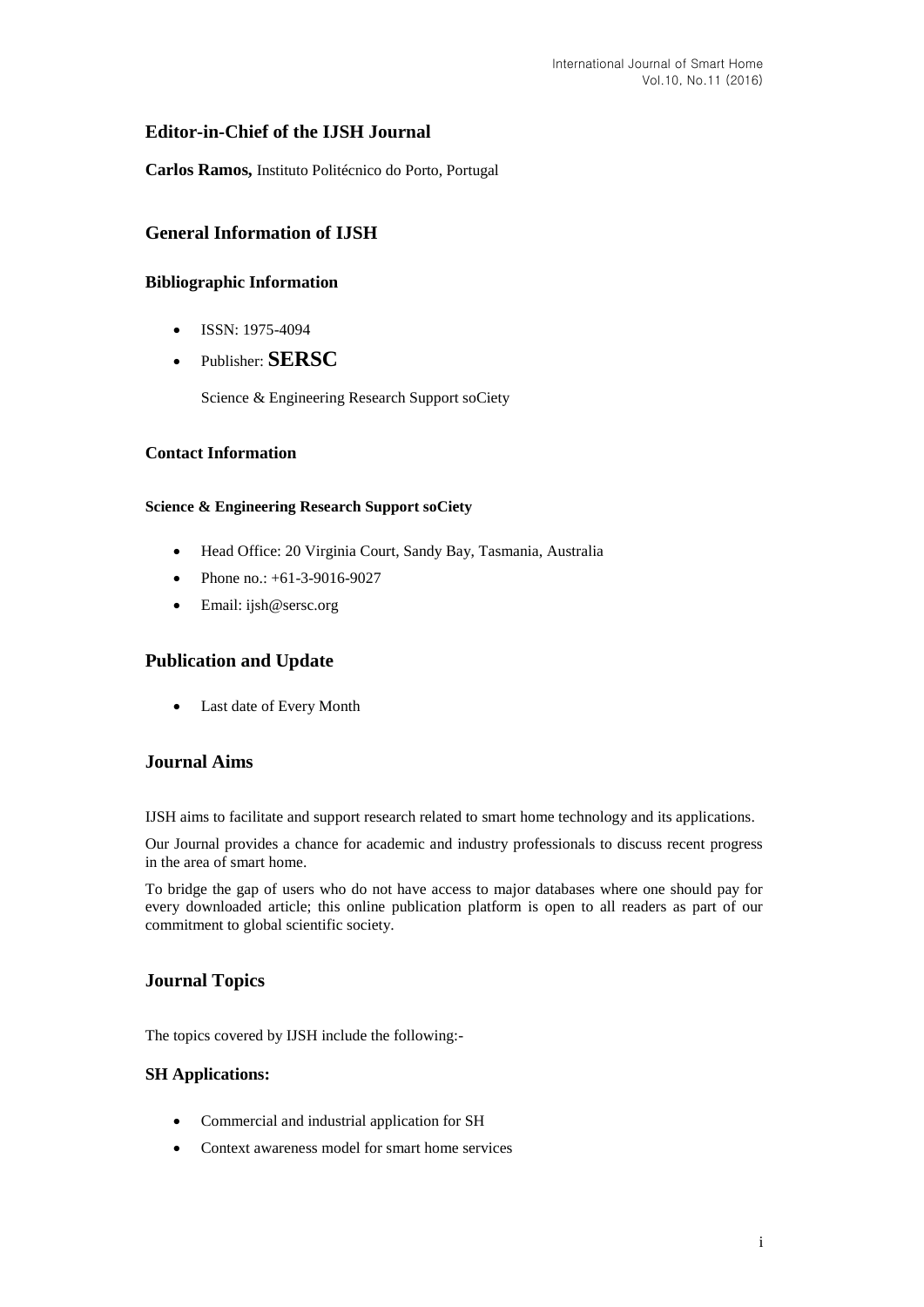- Semantic Knowledge Management and Services in SH
- Semantic Technologies for SH
- Smart home (Building) applications and services
- Smart home network middleware and protocols
- Wireless sensor networks (WSN) / RFID application for SH

### **SH Security:**

- Access control and privacy protection in SH
- Forensics and Security Policy in SH
- Multimedia Security and Services in SH
- Security Protocol for smart home service
- Smart home security issues and model
- WSN / RFID Security in SH

### **SH Embedded Hardware and Software:**

- Embedded Hardware Support for SH
- Embedded Software for SH
- Embedded System Architecture for SH
- Middleware for SH
- Power-Aware Computing for SH
- Real-time OS for SH
- Smart and Personal Devices for SH
- Specification, Validation and Verification of Embedded Software

### **Associate Editors**

- Daqing Zhang, Institut Telecom SudParis, France
- Houcine Hassan, Universidad Politecnica de Valencia, Valencia, Spain
- Sajid Hussain, Acadia University, Canada
- Yan Zhang, Simula Research Laboratory, Norway

## **Advisory Board (AB)**

- Ching-Hsien Hsu, Chung Hua University, Taiwan
- Javier Lopez, University of Malaga, Spain
- Jianhua Ma, Hosei University, Japan
- Jiannong Cao, The Hong Kong Polytechnic University, Hong Kong
- Laurence T. Yang, St Francis Xavier University, Canada
- Tai-hoon Kim, Hannam University, Korea
- Witold Pedrycz, University of Alberta, Canada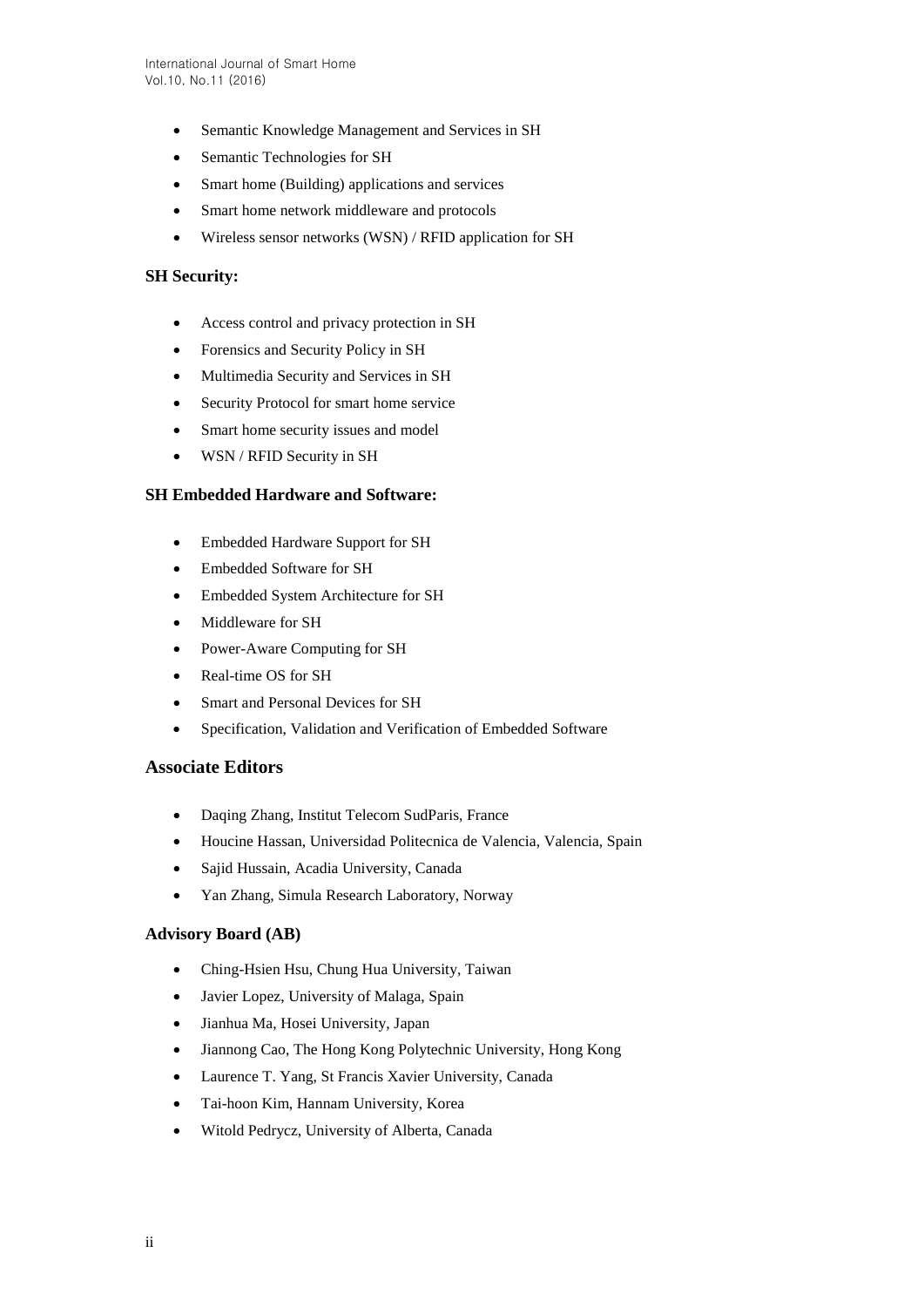# **General Editors (GE)**

- George Roussos, University of London, UK
- Hesham H. Ali, University of Nebraska at Omaha, USA
- Kia Makki, Florida International University, USA
- Michael Beigl, University of Karlsruhe, Germany
- Niki Pissinou, Florida International University, USA

### **Editorial Board (EB)**

- Alex Zhaoyu Liu, University of North Carolina at Charlotte, USA
- Ali Shahrabi, Glasgow Caledonian University, UK
- Andry Rakotonirainy, Queensland University of Technology, Australia
- Anind K. Dey, Carnegie Mellon University, USA
- Antonio Coronato, ICAR-CNR, Italy
- Antonio Pescapè, University of Napoli Federico II, Italy
- Arek Dadej, University of South Australia, Australia
- Bessam Abdulrazak, University of Florida, USA
- Biplab K. Sarker, University of New Brunswick, Fredericton, Canada
- Bo Yang, University of Electronic Science and Technology of China
- Bo-Chao Cheng, National Chung-Cheng University, Taiwan
- Borhanuddin Mohd Ali, University of Putra Malaysia, Malaysia
- Byungjoo Park, Hannam University, Korea
- Chik How Tan, GjÆ vik University College, Norway
- Ching-Hsien Hsu, Chung Hua University, Taiwan
- Chunming Rong, University of Stavanger, Norway
- Damien Sauveron, University of Limoges, France
- Debasish Ghose, Indian Institute of Science, India
- Debnath Bhattacharyya, Heritage Inst. of Technology, India
- EJ. Yoon, Qualimet, Canada
- Eung-Nam Ko, Baekseok University, Korea
- Fabio Martinelli, National Research Council C.N.R., Italy
- Fevzi Belli, University of Paderborn, Germany
- Frode Eika Sandnes, Oslo University College, Norway
- Geon-Woo Kim, Electronics and Telecommunications Research Institute, Korea
- Gerd Kortuem, Lancaster University, UK
- Geyong Min, University of Bradford, UK
- Giovanni Cagalaban, Hannam University, Korea
- Giuseppe De Pietro, ICAR-CNR, Italy
- Hakan Duman, British Telecom, UK
- Hans-Peter Dommel, Santa Clara University, USA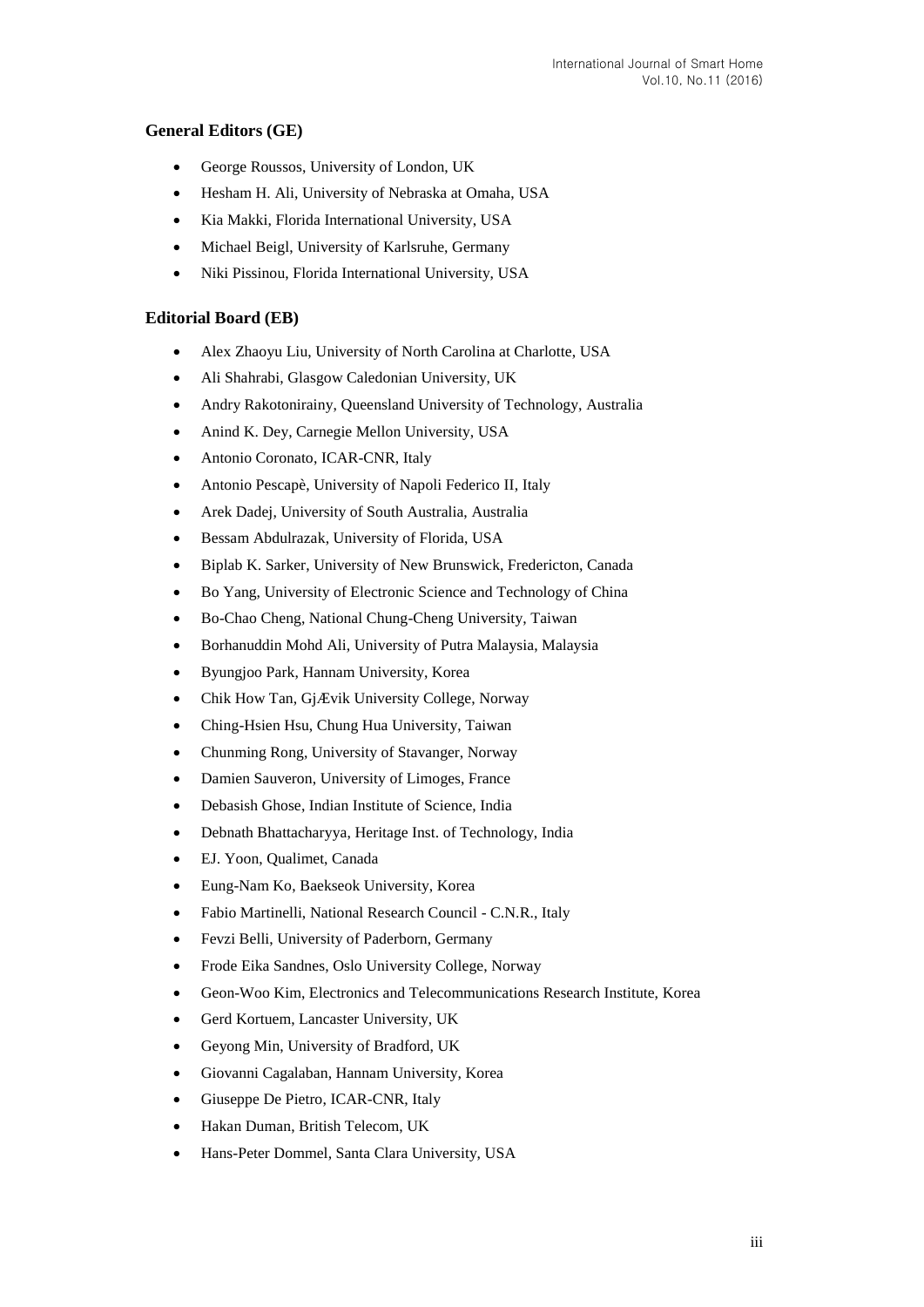- Hesham H. Ali, University of Nebraska, USA
- Hongli Luo, Indiana University, USA
- Houcine Hassan, Univ. Politec. de Valencia, Spain
- Huirong Fu, Oakland University, USA
- Hung-Chang Hsiao, National Cheng Kung University, Taiwan
- HwaJin Park, Sookmyung Women's University , Korea
- Ibrahim Kamel, University of Sharjah, UAE
- Ilsun You, Korea Bible University, Korea
- Irfan Awan, University of Bradford, UK
- Javier Lopez, University of Malaga, Spain
- Jianhua He, Swansea University, UK
- Jiann-Liang Chen, National Dong Hwa University, Taiwan
- Jianzhong Li, Harbin Inst. of Technology, China
- Jin Wook Lee, Samsung Advanced Institute of Technology, Korea
- Joohun Lee, Dong-Ah Broadcasting College, Korea
- Jordi Forne, Universitat Politecnica de Cataluny, Spain
- Josef Noll, UniK/University of Oslo, Norway
- Juan Carlos Augusto, Middlesex University, UK
- Jun Zheng, Queen College, CUNY, USA
- Karen Henricksen, NICTA, Australia
- Kousalya G, Lealta Media, India
- Kuei-Ping Shih, Tamkang University, Taiwan
- LF Kwok, City University of Hong Kong, HK
- Lingyang Song, Philips Research Laboratories, UK
- Liudong Xing, University of Massachsetts Dartmouth, USA
- Luciano Bononi, University of Bologna, Italy
- Marc Lacoste, France Télécom Division R&D, France
- Maricel Balitanas-Salazar, University of San Agustin, Philippines
- Mei-Ling Shyu, University of Miami, USA
- Mieso Denko, University of Guelph, Canada
- Mounir Mokhtari, INT/GET, France
- Naixue Xiong, Japan Advanced Institute of Science and Technology, Japan
- Paris Kitsos, Hellenic Open University, Greece
- Pedro M. Ruiz Martinez, Univ. of Murcia, Spain
- Phillip G. Bradford, The University of Alabama, USA
- Pilar Herrero, Universidad Politécnica de Madrid, Spain
- Qi Shi, Liverpool John Moores University, UK
- Randy Tolentino, Hannam University, Korea
- Rodrigo de Mello, University of Sao Paulo, Brazil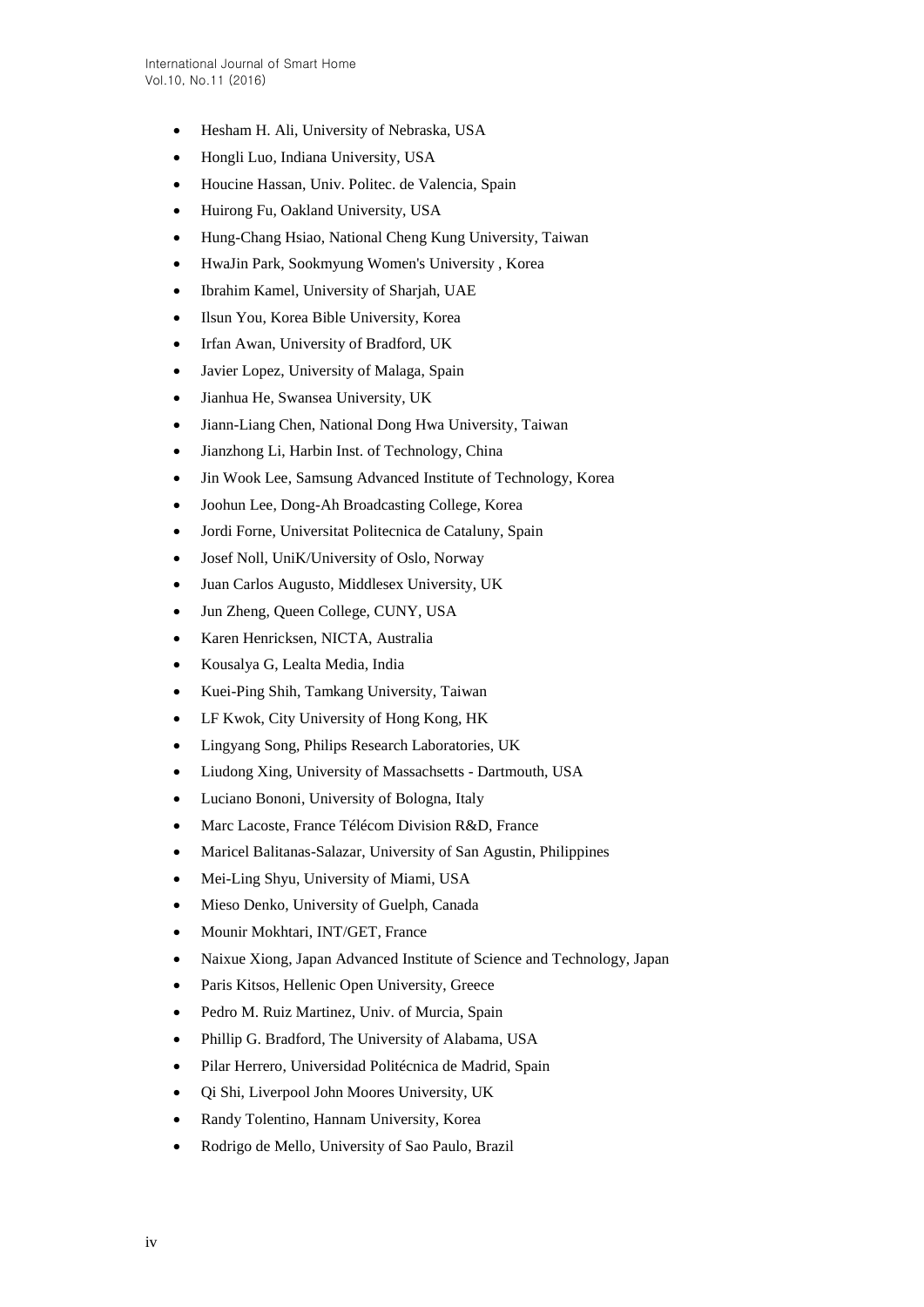- Rosslin John Robles, University of San Agustin, Philippines
- Sajid Hussain, Cambridge Docs, Pakistan
- Serge Chaumette, Université Bordeaux 1,France
- Shaohua Tang, South China University of Technology, China
- Stefanos Gritzalis, University of the Aegean, Greece
- Tatsuya Yamazaki, NICT, Japan
- Toshihiro Yamauchi, Okayama University, Japan
- Tsung-Chuan Huang, National Sun Yat-sen University, Taiwan
- Tsutomu Terada, Osaka University, Japan
- Umberto Villano, Università degli Studi del Sannio, Italy
- Vincenzo De Florio, University of Antwerp, Belgium
- Vipin Chaudhary, Wayne State University to University at Buffalo, SUNY
- Wen-Shenq Juang, Shih Hsin University, Taiwan
- Xinwen Fu, Dakota State University, USA
- Yan Zhang, University of Western Sydney, Australia
- Yang Guangwen, Tsinghua University, P. R. China
- Yang-sun Lee, Seokyung Unviersity, Korea
- Yoshiaki Hori, Kyushu University, Japan
- Young Yong Kim, Yonsei University, Korea

## **IJSH is indexed by:**

- EBSCO
- ProQuest
- ULRICH
- DOAJ
- Open J-Gate
- Cabell
- **SCOPUS**
- EI Compendex

#### **Editorial Secretary**

- Ronnie D. Caytiles
- Regin P. Conejar